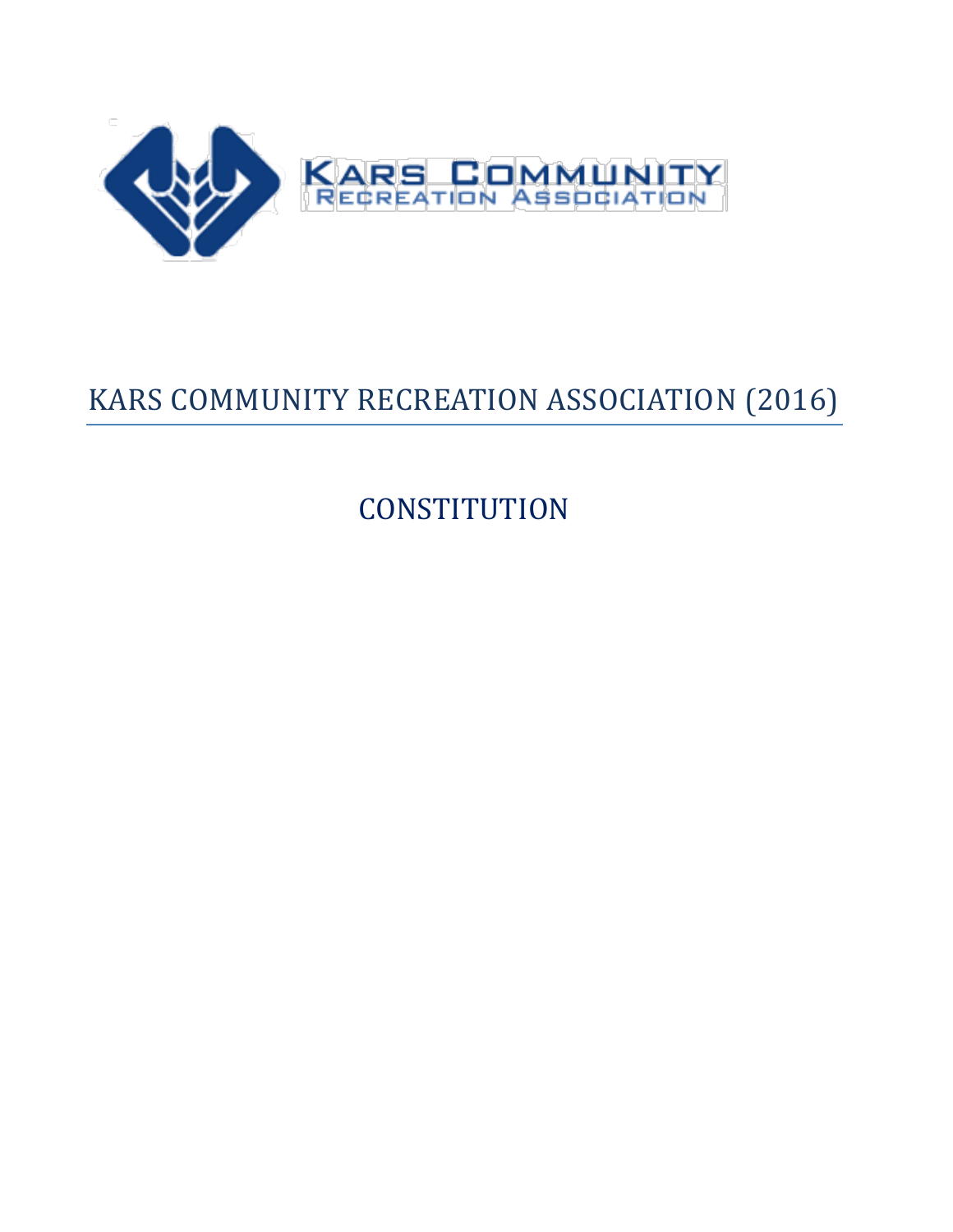# **TABLE OF CONTENTS**

| $\mathbf{1}$ |     | <b>GENERAL</b> |  |  |  |  |
|--------------|-----|----------------|--|--|--|--|
|              | 1.1 |                |  |  |  |  |
|              | 1.2 |                |  |  |  |  |
|              | 1.3 |                |  |  |  |  |
|              | 1.4 |                |  |  |  |  |
|              | 1.5 |                |  |  |  |  |
| $2^{\circ}$  |     |                |  |  |  |  |
|              | 2.1 |                |  |  |  |  |
|              | 2.2 |                |  |  |  |  |
|              | 2.3 |                |  |  |  |  |
|              | 2.4 |                |  |  |  |  |
|              | 2.5 |                |  |  |  |  |
|              | 2.6 |                |  |  |  |  |
|              | 2.7 |                |  |  |  |  |
|              | 2.8 |                |  |  |  |  |
|              | 2.9 |                |  |  |  |  |
| $\mathbf{3}$ |     |                |  |  |  |  |
|              | 3.1 |                |  |  |  |  |
|              | 3.2 |                |  |  |  |  |
|              | 3.3 |                |  |  |  |  |
|              | 3.4 |                |  |  |  |  |
| 4            |     |                |  |  |  |  |
| 5            |     |                |  |  |  |  |
|              | 5.1 |                |  |  |  |  |
|              |     |                |  |  |  |  |

 $\hat{\mathcal{A}}$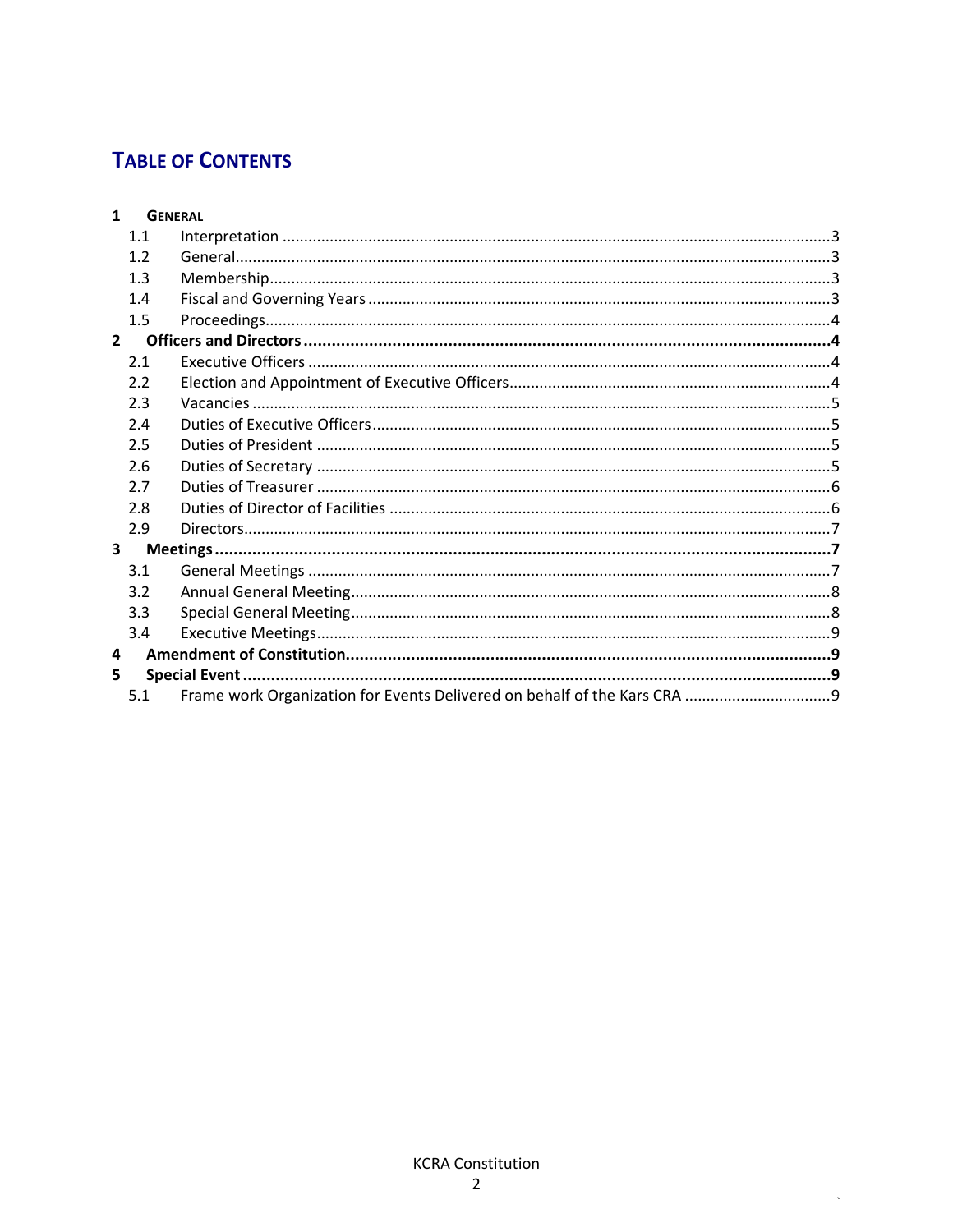# <span id="page-2-0"></span>**1.1 Interpretation**

In this Constitution:

- "Association" means the Kars Community Recreation Association (2016);
- "Community" means the residents of the Village of Kars situated in the City of Ottawa boundaries, and all other persons having an interest in the Village or in the Association;
- "Executive" means the executive officers;
- "General meeting" includes a special general meeting.
- Words importing female persons include male persons,
- Words importing male persons include female persons,
- Words in the singular include the plural, and
- Words in the plural include the singular.

#### <span id="page-2-1"></span>**1.2 General**

Name of the Association

The name of the association shall be known as the Kars Community Recreation Association (2016) OR the Kars CRA. [Jan. 2003]

#### **Objectives**

The objectives of the association shall be:

- To provide and manage social and recreational facilities at the Kars Community Recreation Association (2016) grounds,
- To organize and present activities and events,
- To promote community spirit,
- Maintaining the interests of all members of the community.

#### <span id="page-2-2"></span>**1.3 Membership**

As such there is no membership to the Kars Community Recreation Association (2016). Any member of the community may attend an Executive Meeting, Special General Meeting and the Annual General Meeting and may discuss issues or put froward or vote on motions. In addition, they may also put names forward and vote to elect members to the executive at the Annual General Meeting.

#### <span id="page-2-3"></span>**1.4 Fiscal and Governing Years**

The fiscal year of the Association shall be the calendar year from 1 January to 31 December of each year.

The governing year of the Association shall be from the first day after the Annual General Membership meeting (AGM) of the Kars CRA until the day of the AGM the following year [Dec. 1997]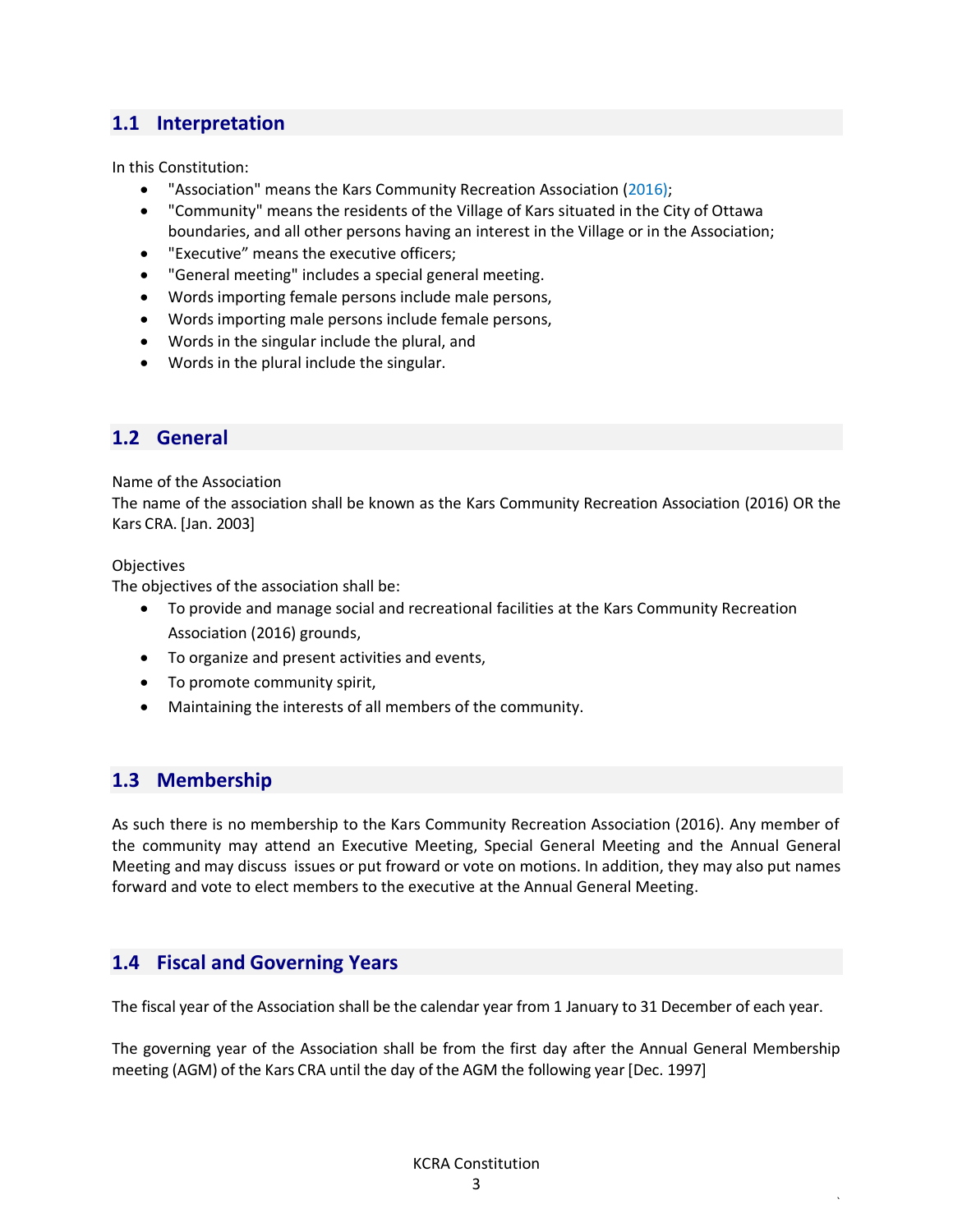#### <span id="page-3-0"></span>**1.5 Proceedings**

**T**he proceedings of the Association shall be conducted in accordance with this Constitution.

In all matters not provided for herein, the proceedings of the Association shall be governed by the applicable provisions Robert's Rules of Order.

# <span id="page-3-1"></span>**2 OFFICERS AND DIRECTORS**

#### <span id="page-3-2"></span>**2.1 Executive Officers**

The executive officers of the association shall consist of:

- President
- Secretary
- Treasurer
- Past -President

#### <span id="page-3-3"></span>**2.2 Election and Appointment of Executive Officers**

Except as provided in subsection (4), the executive officers shall be elected at the Annual General Meeting to serve for a term of two years.

- Executive officers elected in accordance with this Constitution shall assume office on the first day of the governing year.
- An executive officer may stand for re-election except where that officer has served three consecutive terms in that office.
- The Past President for any governing year shall be the person who served as President during the preceding term; unless that person has been elected to serve again as President or as another executive officer. Should that person decline to serve as Past President, a person previously holding that position may be appointed by the Executive members.
- Immediate family members cannot serve concurrently as elected members to the executive. They may however, be appointed Directors.
- Any executive member who misses three executive meetings without proper notification or just cause shall be removed from the executive board.
- If a complaint is made against a member of the Executive (including Directors) regarding an act concerning the Kars Community Recreation Association (2016) Code of Conduct or any other disreputable matter; the remaining members of the Executive/Directors will form a Board of Investigation to review the incident. The Kars CRA Board of Investigation will interview as many individuals as possible involved in the incident. If the accused member of the Executive is found to be at fault, depending on the seriousness, the Board will have the right to revoke his or her position on the Executive and ban the individual from Kars RA property. Other actions such as a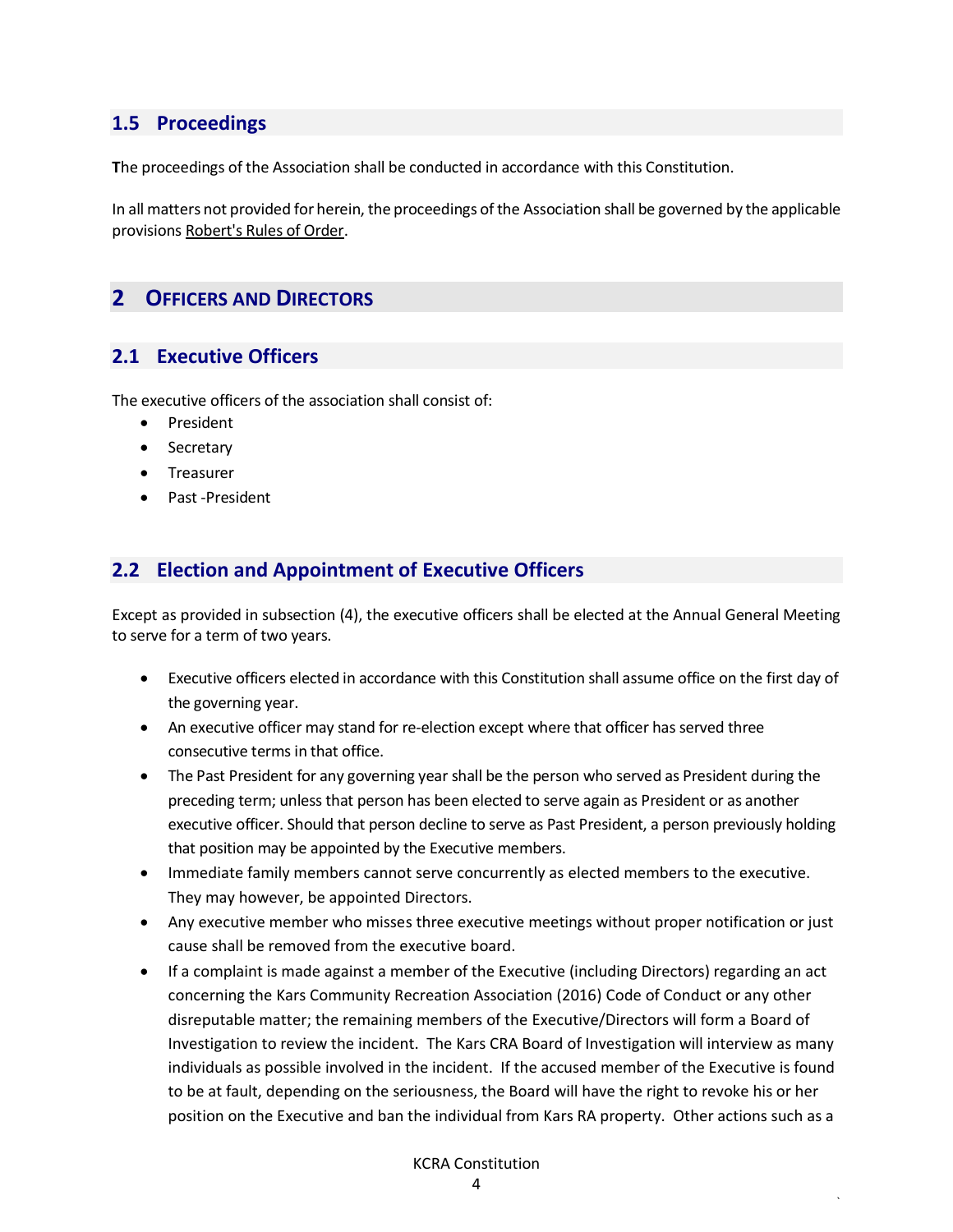formal apology may be recommended. Any action taken will be reported to the City of Ottawa immediately.

# <span id="page-4-0"></span>**2.3 Vacancies**

Where any executive office becomes vacant the remaining executive officers may appoint a member to serve in that capacity for the remaining term. At the next Annual General Meeting the position will be posted for election.

# <span id="page-4-1"></span>**2.4 Duties of Executive Officers**

The executive officers shall:

- 1. Manage and direct the work of the Association and promote all objectives of same.
- 2. Subject to the decisions at any general meeting, take reasonable steps to maintain and protect the assets and facilities of the Association.
- 3. Appoint one executive member to be responsible for the operations of the Kars Community Hall.
- 4. Appoint one executive member to be responsible for the Grounds.
- 5. Appoint Directors as outlined in Section 2.2.

The appointment of these positions shall take place at the first executive meeting following the AGM.

# <span id="page-4-2"></span>**2.5 Duties of President**

Except as otherwise provided in this Constitution, the President shall:

- 1. Preside at all meetings.
- 2. Ensure that all business of the association is conducted in accordance with this Constitution.
- 3. Together with the Treasurer, approve all expenditures to be made by the association that are provided for in the approved annual budget.
- 4. Perform such other duties as may be determined by the membership at a general meeting and appended to this Constitution.
- 5. The President shall be an official member of all committees.

# <span id="page-4-3"></span>**2.6 Duties of Secretary**

The Secretary of the Association shall:

1. Maintain and secure the records of the Association, and have the minute log, and a copy of the Constitution ready for reference at any meeting of the association.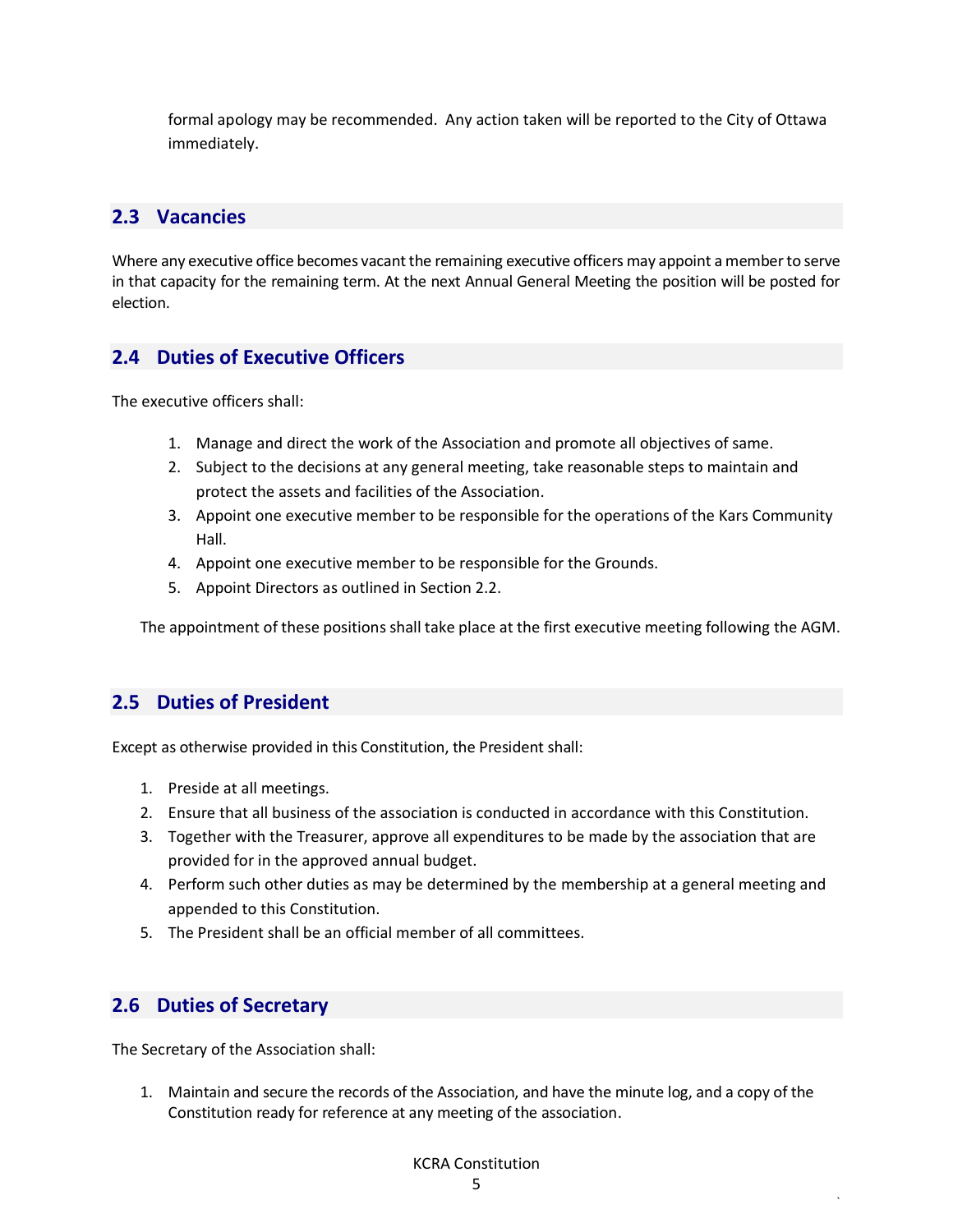- 2. Receive and record correspondence directed to the Association; tender such correspondence for the consideration of the executive; and prepare any/all correspondence in accordance with the instructions of the executive. The Treasurer or other executive may choose to collect and deal with correspondence from the Post Office, for continuity and or efficiency concerns.
- 3. Record all minutes of the meetings of the Association and retain all reports submitted to the executive.
- 4. Provide a copy of this Constitution to anyone who requests it. (Or inform of online version at [www.kars.ca\)](http://www.kars.ca/)
- 4. Maintain and send the required personnel returns required by incorporation.
- 5. Perform such other duties as may be determined a general meeting and appended to this Constitution.
- 6. Upon leaving office, the Secretary shall pass all records of the Association in his/her possession, to the new Secretary.
- 7. Ensure that all executive members receive a copy of the minutes in a timely fashion.
- 8. Other duties may include, but are not limited to, occasional opening or securing of buildings for events or showings.

The President may appoint any member of the executive to perform the duties of the Secretary during the absence of the Secretary.

# <span id="page-5-0"></span>**2.7 Duties of Treasurer**

The Treasurer shall keep the financial records of the association and shall:

- 1. Promptly record and deposit all monies received by the Association into an account with a chartered financial institution.
- 2. Together with the President, approve all expenditures to be made by the Association that are provided for in the approved annual budget.
- 3. Issue payment of all debts before the due dates. These payments will be by cheque, authorized by one other member of the executive preferably the President.
- 4. Secure written receipts for all monies expended.
- 5. Provide a financial statement at all general meetings and when otherwise required.
- 6. Perform such other duties as may be determined at a general meeting and appended to this Constitution.
- 7. Upon leaving office, the Treasurer shall pass to the new Treasurer all financial records in their possession.

During the absence of the Treasurer, the executive may appoint an experienced person from the membership to perform the duties.

#### <span id="page-5-1"></span>**2.8 Duties of Director of Facilities**

The Director of Facilities shall oversee the Buildings and Grounds and perform the following duties: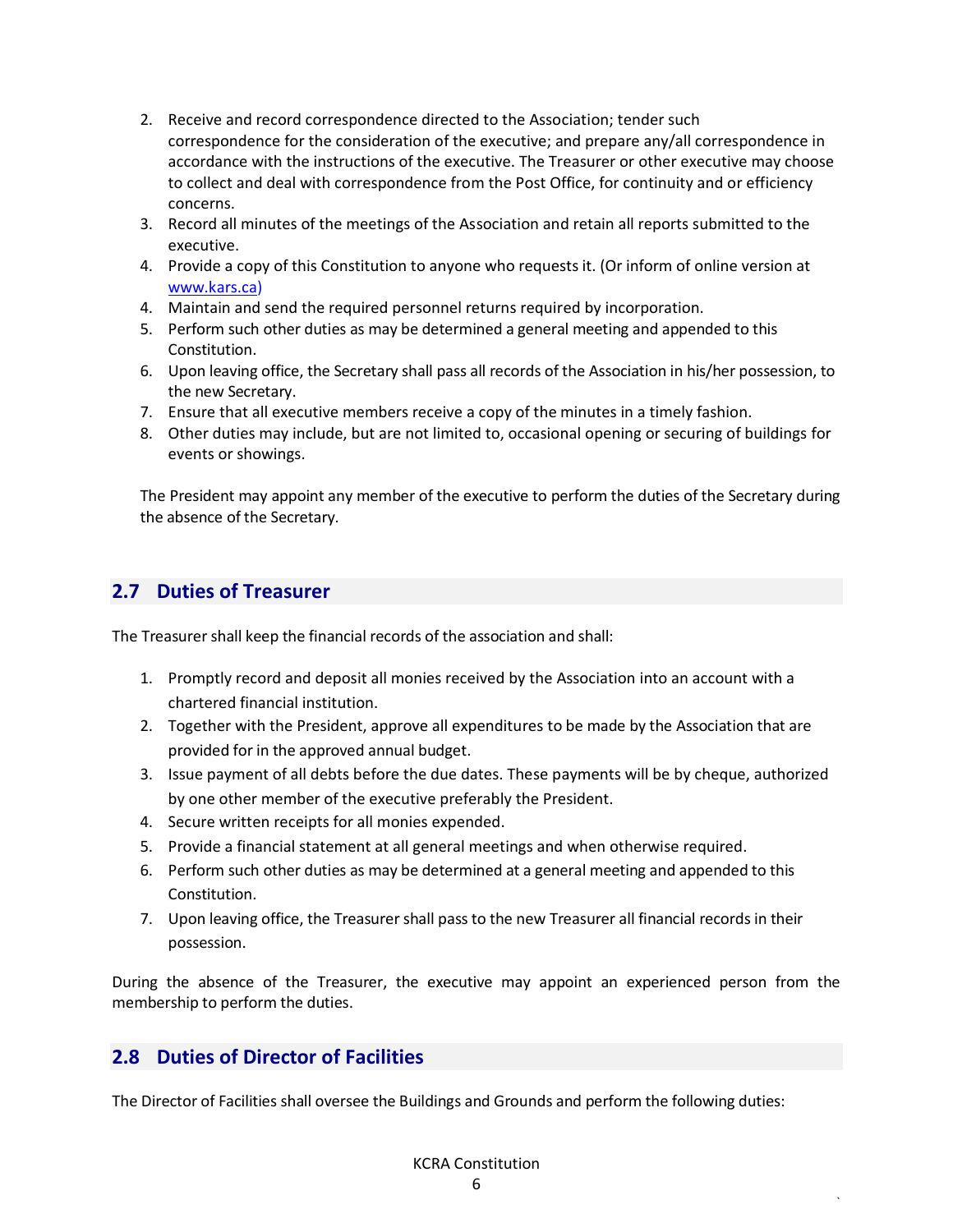- 1. Identify areas that require work or upkeep relating the Kars RA Buildings and Grounds.
- 2. Provide task list to the caretaker / maintenance person or contractor
- 3. Obtain quotations from Contractors for large jobs and present these to the Executive
- 4. Follow up with the City for items relating to the Grounds or Buildings that require attention.
- 5. Monitor the caretaker / maintenance work done on the facility to ensure it is up to KCRA and City of Ottawa standards.
- 6. Review and approve all invoices of caretakers / contractors related to the upkeep of the Facility and send to the Treasurer for processing.
- 7. Order supplies required for the maintenance of the Buildings and Grounds.

# <span id="page-6-0"></span>**2.9 Directors**

The executive shall appoint Directors selected from among the membership to assist in the planning and execution of the work of the Association.

- The Directors may include a Maintenance Director, a Grounds Director, a Sports Director and a Community Activities Director, and other Directors as may be determined by the executive.
- These appointments shall be approved at a general meeting and appended to this Constitution.
- The executive shall assign to any Directors such duties and responsibilities as may be determined by the executive. These will be approved at a general meeting and appended to this Constitution.
- All programs and events proposed by a committee shall be approved by the executive at an executive meeting.
- Upon leaving office, a Director shall pass on to his successor all records in their possession pertaining to the work of the committee.

# <span id="page-6-1"></span>**3 MEETINGS**

#### <span id="page-6-2"></span>**3.1 General Meetings**

- The Executive shall hold 1 Annual General Meeting per calendar year.
- The Annual General Meeting shall be announced at least 30 days in advance and will be held in conjunction with a general meeting.
- The Executive of the Association shall hold a minimum of 4 Executive Meetings per calendar year where members of the community are welcome to attend.
- Members of the community in attendance may make or second any motion and vote on any business of the Association at a general meeting.
- A financial statement showing receipts and expenditures for the previous quarter and the fiscal year to date shall be presented by the Treasurer and approved by those in attendance at each general meeting.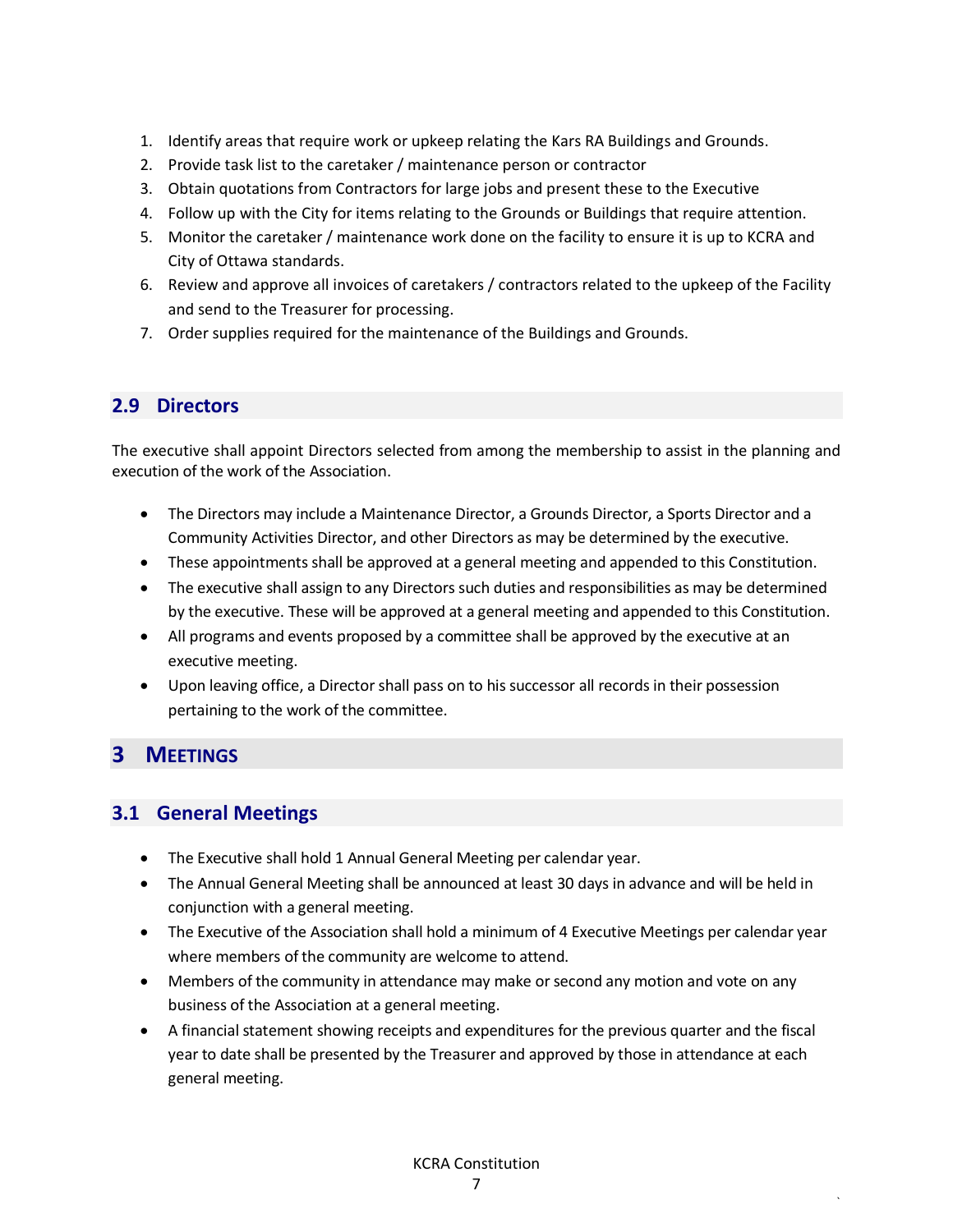- An annual budget for the current fiscal year, consisting of an operating budget and a capital expenditure budget, shall be prepared and presented by the Treasurer at a general meeting, acting on the advice of the executive.
- The Executive and those members of the community in attendance shall vote to accept the budget; to accept with amendments or to reject the budget presented by the Treasurer in accordance with subsection (l).
- The expenditure of all funds shall be approved by the Executive and shall be reported at the Annual General Meeting.
- The Past President, if not standing for election, shall coordinate the nominations for election of Officers coming from the floor during the AGM.
- Where the Past President intends to stand for election, the Executive shall designate another member to serve in this function.

# <span id="page-7-0"></span>**3.2 Annual General Meeting**

The Executive and members of the community in attendance at the Annual General Meeting shall:

- Consider, revise as necessary, and adopt the minutes of the previous Annual General Meeting.
- Consider the reports of the Treasurer, and such other reports as may be made by the executive officers/directors.
- Consider and vote on any motion.
- Close any motion pending during the year, as unfinished business.
- Elect executive officers to serve for the next governing year(s).
- Conduct such other business as the Executive determines.

Prior to the Annual General Meeting the President shall appoint a member acquainted with election procedure to preside over the election of the new executive officers, if the Past President is not available or is standing for election.

The Executive members or members of the community in attendance may make nominations for the executive at the Annual General Meeting.

Only those Executive members or the community, who are present at the Annual General Meeting, or who have consented by written or oral permission to allow their names to stand, may be nominated.

# <span id="page-7-1"></span>**3.3 Special General Meeting**

The Secretary shall call a special general meeting of the Association to consider a written petition (signed by at least ten members of the community) within 30 days of receiving same. This special general meeting will be to consider matter(s) raised in the document.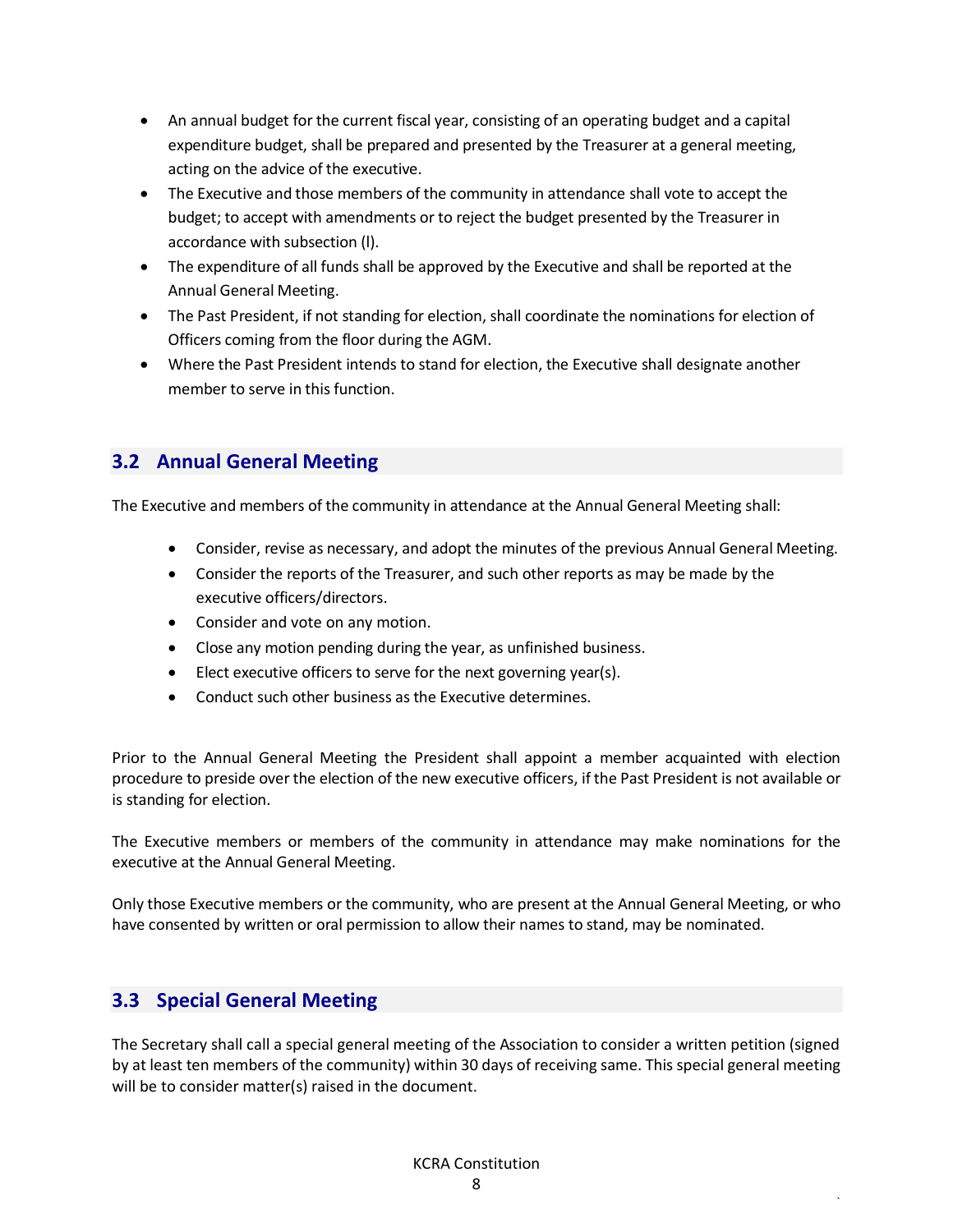The Secretary shall publish to all members of the community , at least seven (7) days prior to this general meeting, a copy of the petition referred to in subsection (1).

#### <span id="page-8-0"></span>**3.4 Executive Meetings**

The governance for the Executive Meetings shall be as follows:

- All executive meetings shall be called by the President.
- Three executive officers shall be necessary to constitute a quorum at any executive meeting.
- All executive officers and directors entitled to vote at an executive meeting shall have equal votes at any such meeting.
- The President may vote at an executive meeting only when a ballot vote is conducted.
- In all circumstances, a tie vote is considered lost.
- While serving as chair at an executive meeting, the President may speak on a motion but shall S
- The President may make or second a motion where he vacates the chair and another executive officer assumes the chair and presides over the meeting for the disposition of the motion.
- Where the President makes or seconds a motion, he cannot vote on the motion.

# <span id="page-8-1"></span>**4 AMENDMENT OF CONSTITUTION**

Any member of the community may file with the Secretary a notice of motion to amend this Constitution at the next Annual General Meeting.

A notice of motion to amend this Constitution shall be signed by the member of the community making the motion.

The Secretary shall distribute post on the web, at least thirty days prior to the annual general meeting, a notice of any motion to amend the Constitution.

Where two thirds of the members of the community in attendance votes in favour of the motion to amend the Constitution at the Annual General Meeting, the amendment shall be adopted.

# <span id="page-8-2"></span>**5 SPECIAL EVENT**

#### <span id="page-8-3"></span>**5.1 Frame work Organization for Events Delivered on behalf of the Kars CRA**

The structure of the Events committee may include a chairperson, a secretary/treasurer, promotions / sponsorship and an events organizer for the event and other persons as so determined by the Executive of the Kars CRA.

Additionally: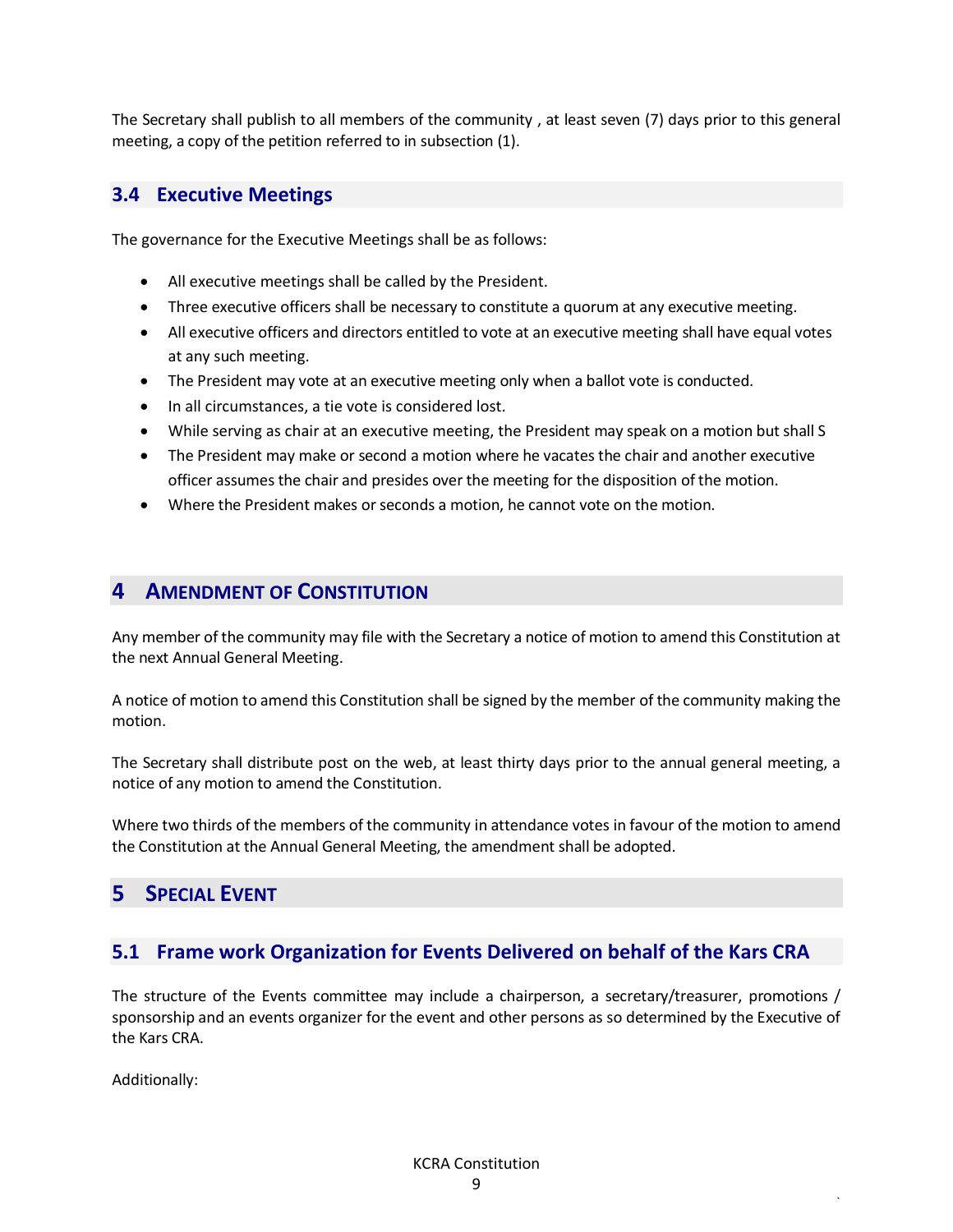- The Chairperson shall be a member of the Kars CRA executive
- The committee shall submit a budget to the Kars CRA for approval before any expense is committed
- The Secretary / Treasurer shall record and maintain records of all meetings
- Meetings shall be conducted in accordance with the Robert's Rules of Order
- Decisions reached by the committee shall be presented by motions and voted on by committee members. The committee chairperson may only vote to break a tie
- Meetings shall be called by 50% of the committee or on the call of the chairperson
- Disputes are to be brought before the Kars CRA executive for resolution
- Final decisions are to be presented to the Kars CRA Executive for final approval and financial support.